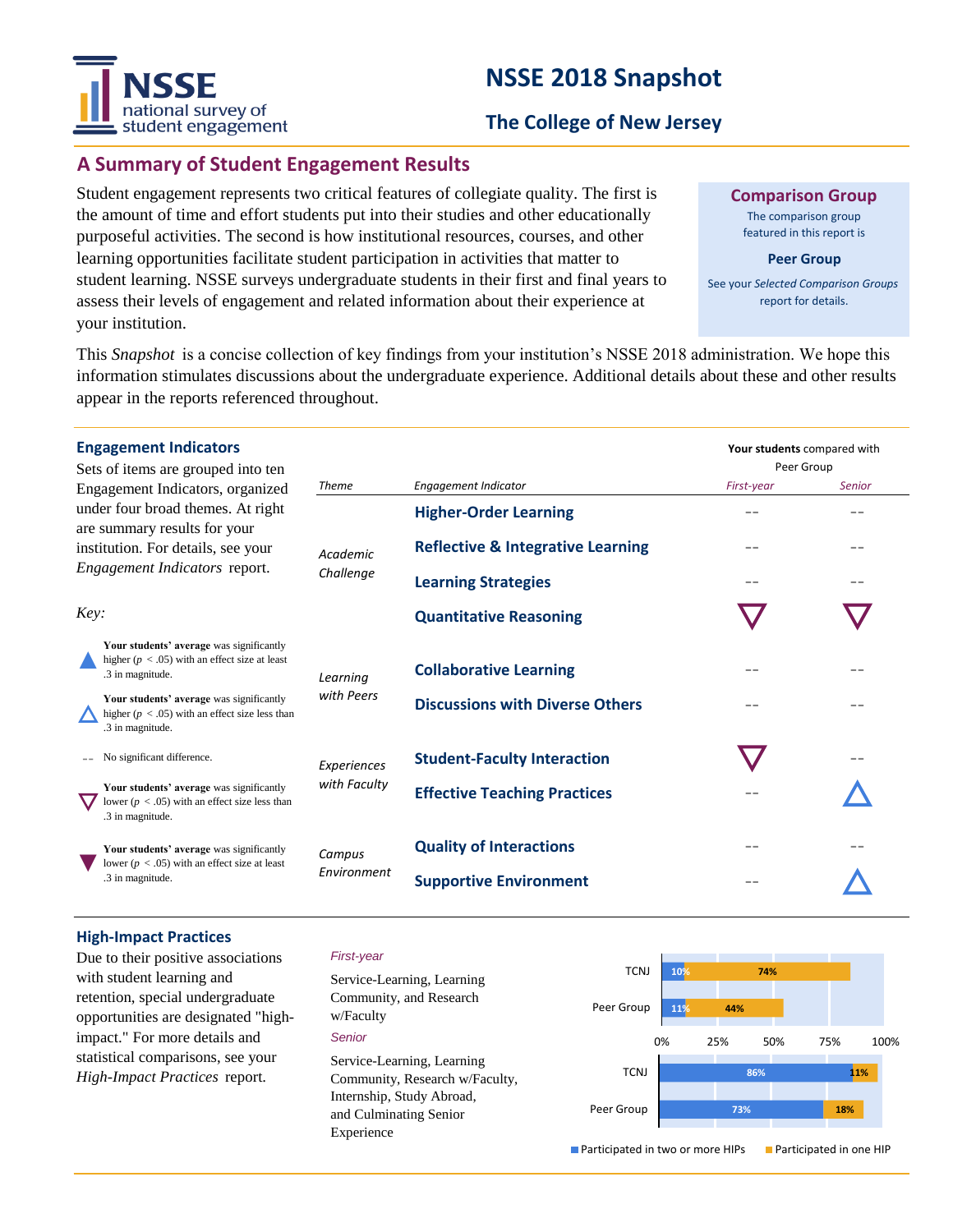

# **NSSE 2018 Snapshot**

### **The College of New Jersey**

#### **Academic Challenge: Additional Results**

The Academic Challenge theme contains four Engagement Indicators as well as several important individual items. The results presented here provide an overview of these individual items. For more information about the Academic Challenge theme, see your *Engagement Indicators* report. To further explore individual item results, see your *Frequencies and Statistical Comparisons,* the *Major Field Report,* the *Online Institutional Report,* or the Report Builder.



#### **Challenging Students to Do Their Best Work <b>Academic Emphasis Academic Emphasis**

To what extent did students' courses challenge them to do their best work? Response options ranged from  $1 =$  "Not at all" to  $7 =$  "Very much."



How much did students say their institution emphasizes spending significant time studying and on academic work? Response options included "Very much," "Quite a bit," "Some," and "Very little."

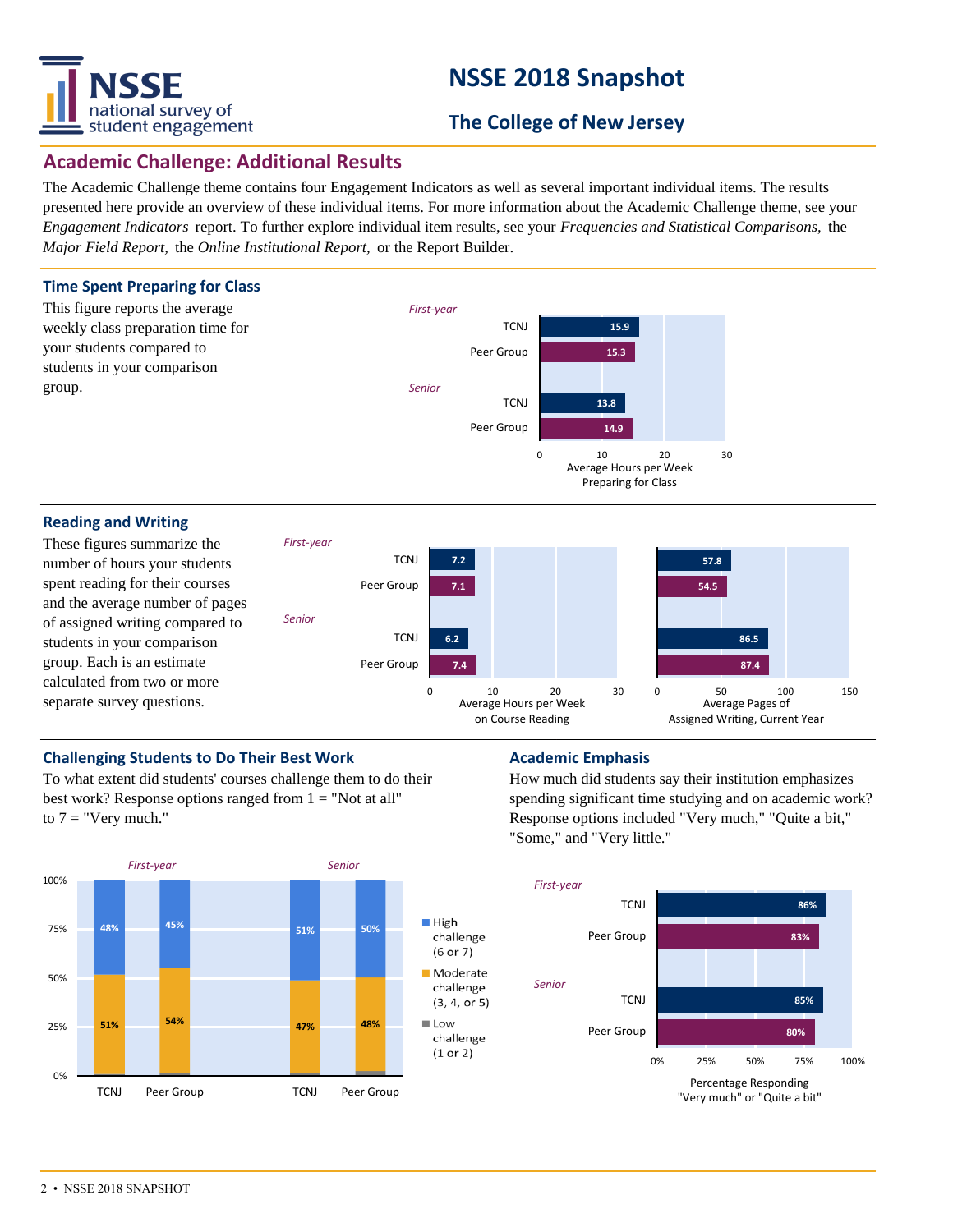# tional survey of student engagement

# **NSSE 2018 Snapshot**

### **The College of New Jersey**

#### **Item Comparisons**

By examining individual NSSE questions, you can better understand what contributes to your institution's performance on the Engagement Indicators. This section displays the five questions<sup>a</sup> on which your students scored the highest and the five questions on which they scored the lowest, relative to students in your comparison group. Parenthetical notes indicate whether an item belongs to a specific Engagement Indicator or is a High-Impact Practice. While these questions represent the largest differences (in percentage points), they may not be the most important to your institutional mission or current program or policy goals. For additional results, see your *Frequencies and Statistical Comparisons* report.

#### **First-year**

**Senior**

#### **Highest Performing Relative to Peer Group**

**Highest Performing Relative to Peer Group**

Institution emphasis on using learning support services  $(\cdot \cdot \cdot)^c$  (SE) Worked with a faculty member on a research project (HIP) **Lowest Performing Relative to Peer Group**

Evaluated what others have concluded from numerical information $^{\rm b}$  (QR)

Discussions with... People with political views other than your own<sup>b</sup> (DD)

Participated in a learning community or some other formal program where… (HIP)

Completed a culminating senior experience (…) (HIP)

Participated in a study abroad program (HIP)

| <b>Lowest Performing Relative to Peer Group</b>                                                       |  |  |  |  |  |
|-------------------------------------------------------------------------------------------------------|--|--|--|--|--|
| Institution emphasis on providing support to help students succeed academically <sup>c</sup> (SE)     |  |  |  |  |  |
| Institution emphasis on using learning support services $()^c$ (SE)                                   |  |  |  |  |  |
| Discussions with People of a race or ethnicity other than your own <sup>b</sup> (DD)                  |  |  |  |  |  |
| Assigned more than 50 pages of writing <sup>g</sup>                                                   |  |  |  |  |  |
| About how many courses have included a community-based project (service-learning)? <sup>e</sup> (HIP) |  |  |  |  |  |

Worked with a faculty member on activities other than coursework (...) $^{\text{b}}$  (SF) Reached conclusions based on your own analysis of numerical information  $\left( ...\right) ^{\mathsf{b}}$  (QR) Institution emphasis on attending campus activities and events  $(...)^c$  (SE) Participated in a learning community or some other formal program where… (HIP) Discussions with... People with political views other than your own<sup>b</sup> (DD)

About how many courses have included a community-based project (service-learning)?<sup>e</sup> (HIP)

Participated in an internship, co-op, field exp., student teach., clinical placemt. (HIP)



Percentage Point Difference with Peer Group



#### Percentage Point Difference with Peer Group

a. The displays on this page draw from the items that make up the ten Engagement Indicators (EIs), six High-Impact Practices (HIPs), and the additional academic challenge items reported on page 2. Key to abbreviations for EI items: HO = Higher-Order Learning,  $RI =$  Reflective & Integrative Learning,  $LS =$  Learning Strategies,  $QR =$  Quantitative Reasoning, CL = Collaborative Learning, DD = Discussions with Diverse Others, SF = Student-Faculty Interaction, ET = Effective Teaching Practices, QI = Quality of Interactions, SE = Supportive Environment. HIP items are also indicated. Item numbering corresponds to the survey facsimile included in your *Institutional Report* and available on the NSSE website.

b. Combination of students responding "Very often" or "Often." c. Combination of students responding "Very much" or "Quite a bit."

Spent more than 10 hours per week on assigned reading<sup>f</sup>

d. Rated at least 6 on a 7-point scale.

e. Percentage reporting at least "Some."

f. Estimate based on the reported amount of course preparation time spent on assigned reading.

g. Estimate based on number of assigned writing tasks of various lengths.